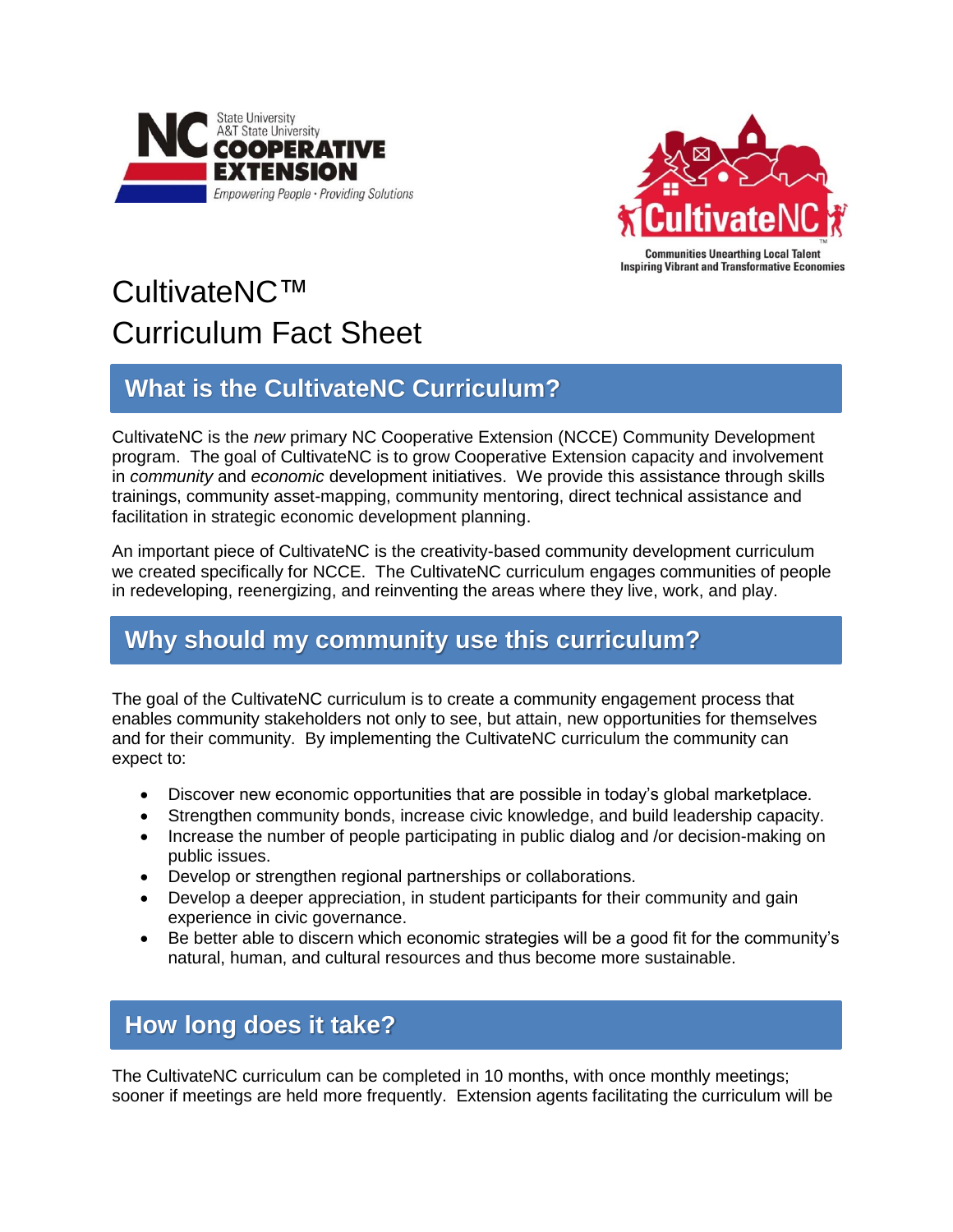expected to attend a half-day workshop with CultivateNC staff to learn the key phases of the curriculum.

### **What does it involve?**

In addition to facilitating the 10 meetings and community workshop described in the curriculum, the agent's primary responsibility will be to catalyze the process and organize the steering committee and research team. These community teams will then set the pace by developing their timeline and doing the work required under the curriculum.

#### **Phase One**

- Agent will identify a steering committee and research team (youth group).
- Research team will build a community asset inventory.
- Research team will conduct 20-25 community interviews.
- Steering committee will prepare a community profile.

#### **Phase Two**

- Steering committee will plan the community workshop.
- Steering committee will develop and implement a communication and outreach strategy to promote the upcoming community workshop.
- Steering committee will convene the community workshop.

#### **Phase Three**

- Agent will develop project coaching and mentoring resources.
- Steering committee will evaluate and document the curriculum process and outcomes.
- Steering committee will initiate monthly breakfast or lunch meetings with project champions.

## **What is expected of me as the Agent?**

- Attend a half-day workshop on the CultivateNC Curriculum
- Become familiar with the CultivateNC Curriculum
- Identify and recruit members to the Steering Committee (community members) and Research Team (youth group)
- Train and monitor Research Team (youth group) activities
	- o Develop Community Asset Inventory
	- o Conduct 20-25 interviews
	- o Create Timeline
- Facilitate 9 Steering Committee meetings
- Support Steering Committee activities
	- o Plan and communicate information on the Community Workshop
	- o Develop Vision Board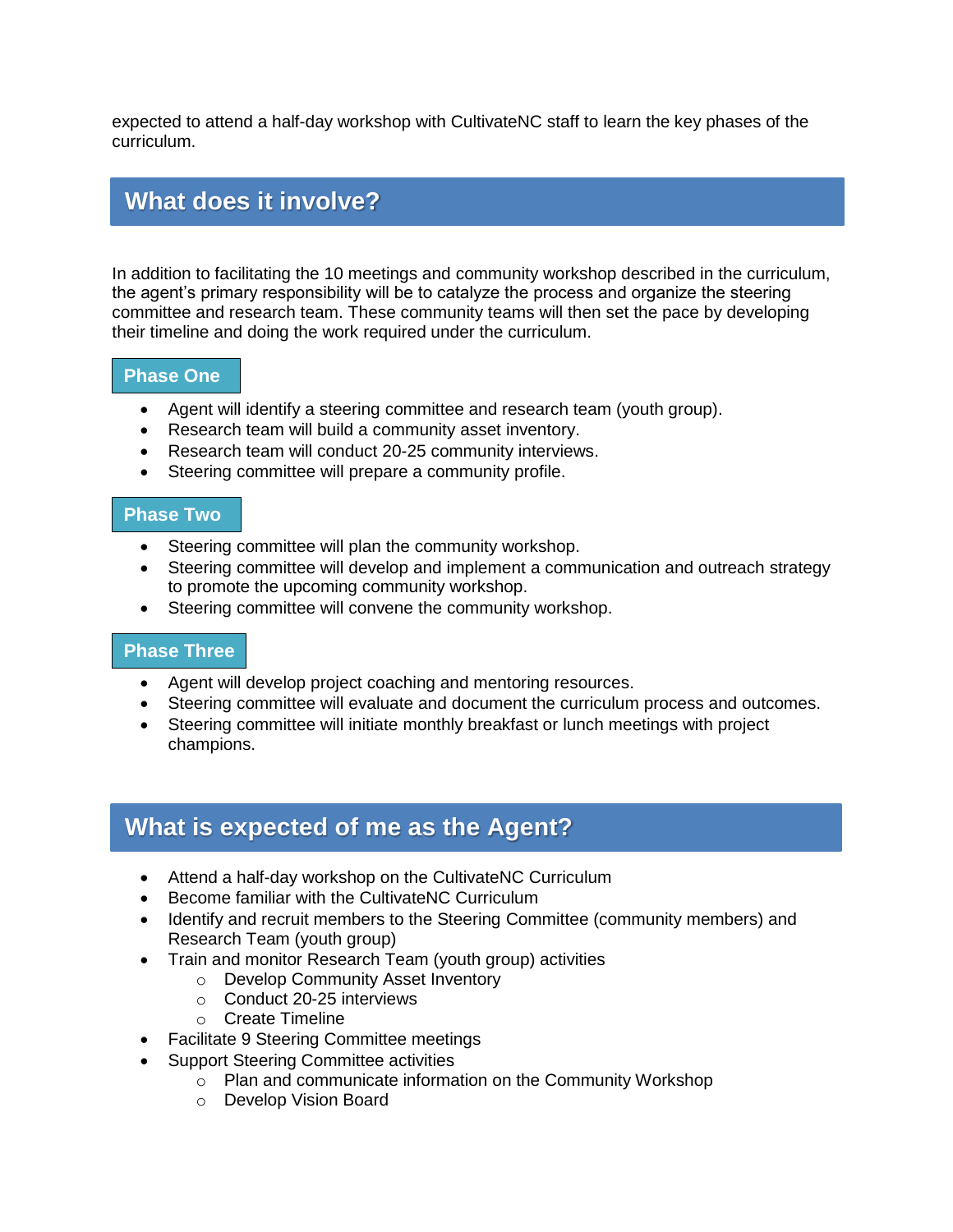

## **Give me examples of how the CultivateNC Curriculum Works**

#### Fair Board Example **Works**

Anyboro County has approached NCCE for assistance in visioning and strategic planning for its fair board. CultivateNC's involvement in such a project initially is to assist the agent in convening up to two meetings with the fair board to develop a vision and to make recommendations with respect to its strategic planning. Among those recommendations is to hold a series of additional meetings to gain public input on the fair board's vision and preliminary thoughts on a strategic plan. Using the CultivateNC curriculum, volunteers for a youth group are recruited and put to work as a Research Team, who will:

- o Develop an asset inventory of community skills, resources, attributes and qualities
- $\circ$  Collect stories about a time when the fair was at its best
- o Map an historical timeline of the fair and Anyboro County
- $\circ$  Create a Vision Board that identifies community values and wishes with respect to the fair

Following the work of the youth Research Team, the community will be invited to engage in a workshop to identify 1-2 small projects that will benefit the fair, increase its draw, and develop the connection between the people of Anyboro County with the fair. The staff of CultivateNC will remain involved as a community coach, mentor, and resource.